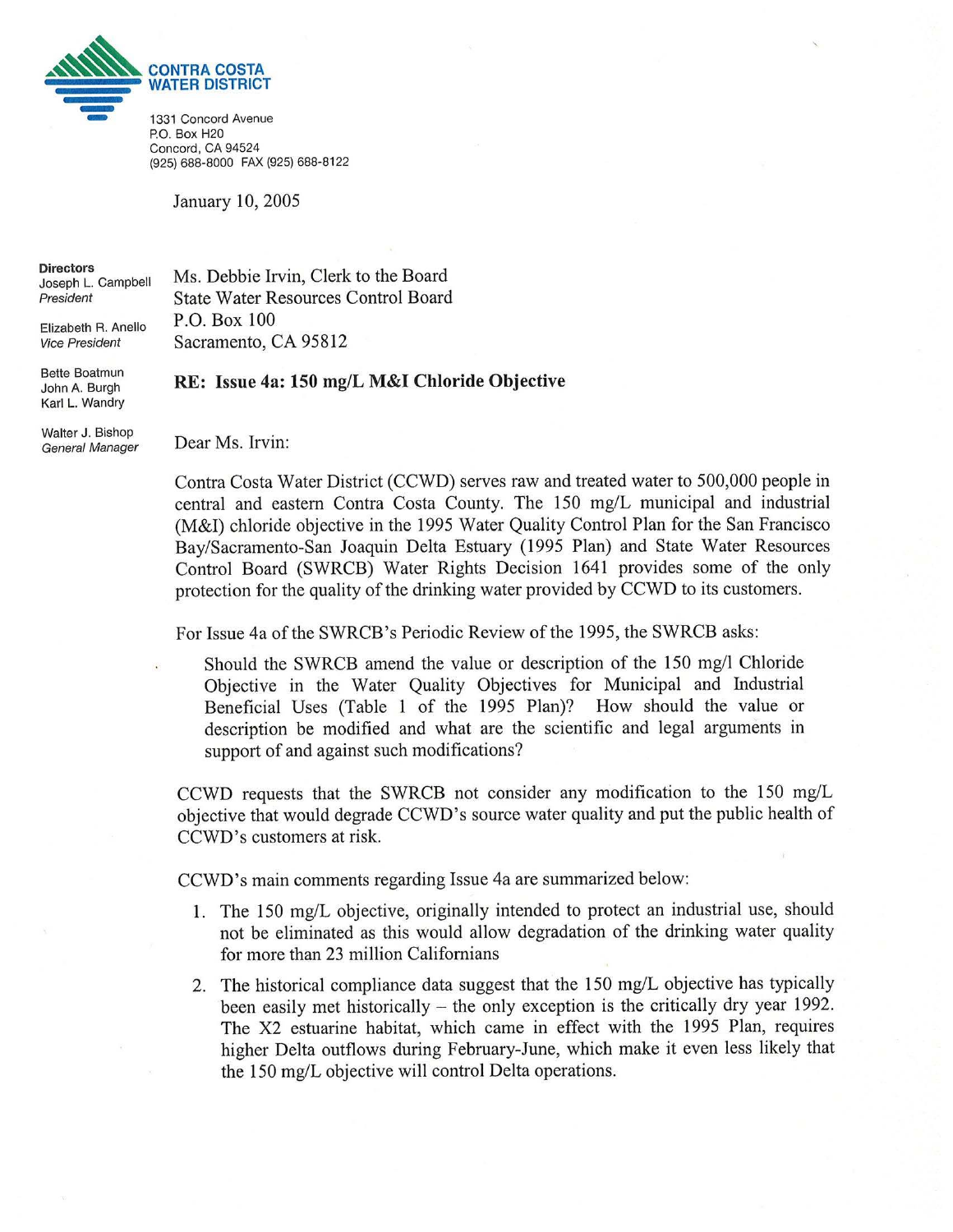3. Historical compliance data show no significant difference between calendar year and water year accounting for total number of days of 150 mg/L compliance. There is no compelling reason to change to a water year accounting. However, if a change is made, additional numbers of days of water year compliance may be needed to avoid any net degradation of water quality for CCWD and other users of Delta water.

The City of Antioch, which has been diverting water from the Delta under its own water rights, and is also a raw water customer of the District, and the Diablo Water District, which receives raw and treated water from CCWD, both sent letters to the SWRCB requesting that the 150 mg/L objective not be modified (December 2, 2004 and January 4, 2005, respectively).

### **The 150 mg/L chloride objective must be retained**

The M&I water quality objective in the 1995 Plan requires a chloride concentration of 150 mg/L chloride or better be maintained at either the Contra Costa Canal at Pumping Plant #1 or San Joaquin River at Antioch Water Works Intake for at least a given number of days each calendar year, depending on water year type:

| Wet                 | 240 days   | $(66\% \text{ of year})$ |
|---------------------|------------|--------------------------|
| Above Normal        | 190 days   | (52%)                    |
| <b>Below Normal</b> | $175$ days | (48%)                    |
| Dry                 | $165$ days | (45%)                    |
| Critical            | $155$ days | (42%)                    |

The objective of 150 mg/L chlorides must be provided in intervals of not less than two weeks duration.

Although the 150 mg/L objective was originally intended to protect an industrial use, as acknowledged by the SWRCB in the 1991 Plan and the 1995 Plan, this objective provides some protection of drinking water quality for the 23 million Californian's that rely on the Delta for their water supply. Without the 150 objective (about 520 µg/l bromide), the only remaining M&I objective would be the year-round 250 mg/L chloride objective (about 850 µg/L bromide). Eliminating, or otherwise diminishing, the 150 mg/L objective would degrade source water quality for urban agencies and increase public health risk.

Figure 1 shows graphically the historical degradation in Delta water quality, measured in Rock Slough, since the mid-1980s. The best water quality in the fall is now worse than what CCWD used to get, except for El Niño (extremely wet) years. Water quality can be expected to continue to degrade with increasing population in the Central Valley. Historically, the Delta seldom exceeded 150 mg/l chloride in the fall (or at other times). Now, it is regularly exceeded. Elimination of the objective would lead to further water quality degradation at a time when the goal is to improve water quality.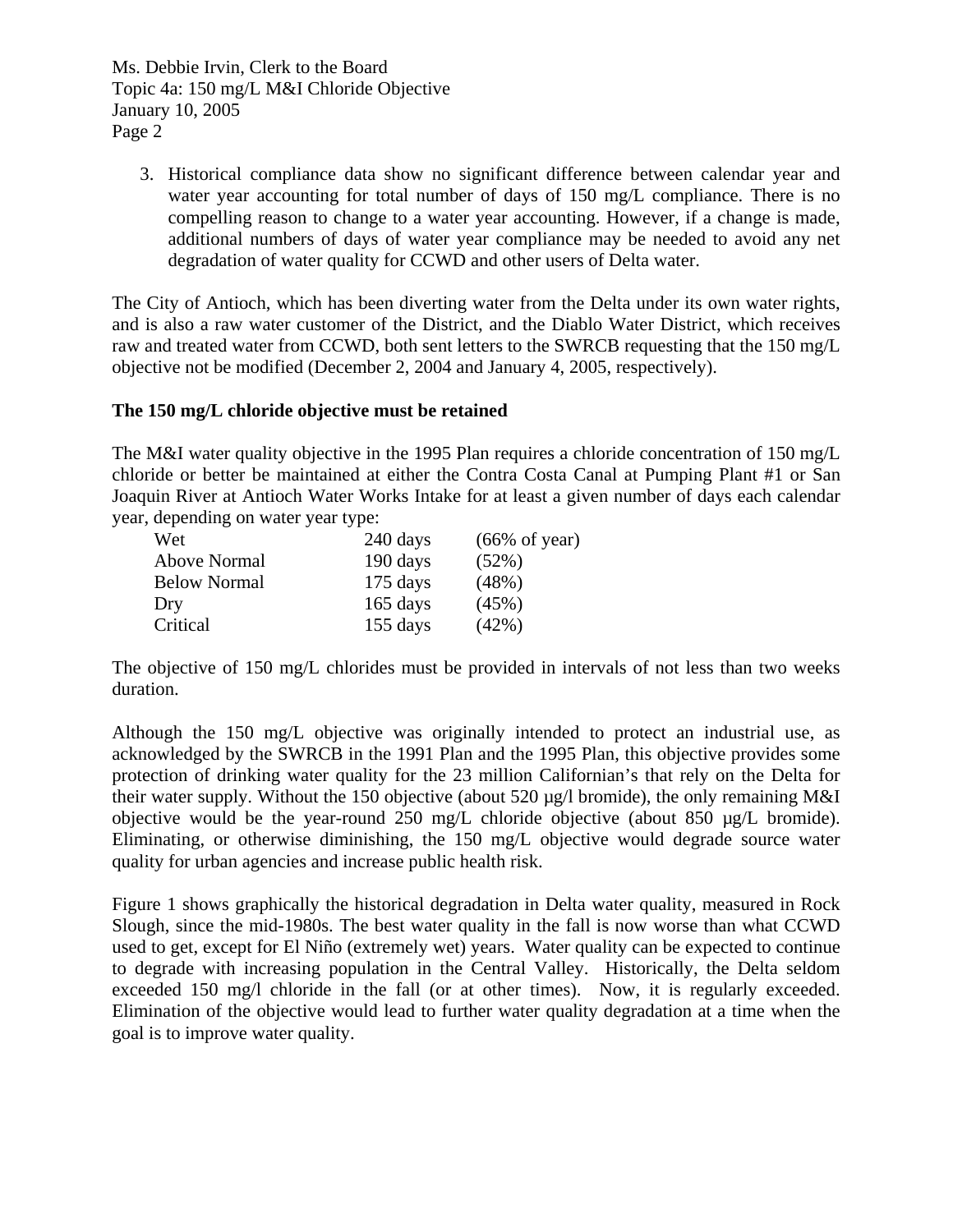

**Figure 1: Delta water quality has severely degraded since the mid-1980s** 

## **Meeting the 150 mg/L M&I chloride objective historically has not been difficult**

Table 1 presents the historical number of days of compliance, each calendar year, with the 150 mg/L chloride objective since it took effect in 1979 (Decision 1485).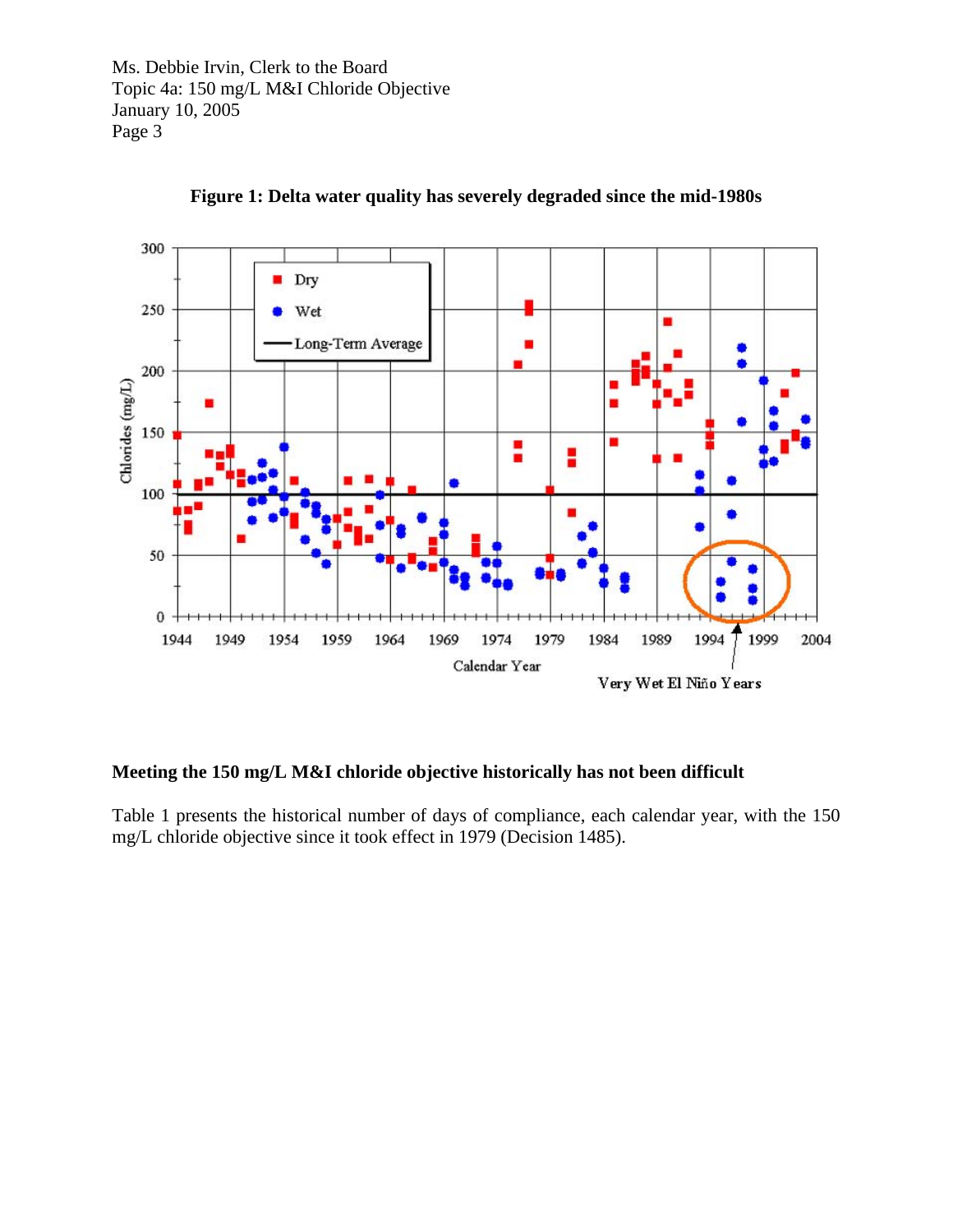| Year | Water<br><b>Year Type</b> | Compliance<br><b>Days</b><br><b>Required</b> | <b>Days</b><br><b>Actually</b><br><b>Met</b> |  |
|------|---------------------------|----------------------------------------------|----------------------------------------------|--|
| 1979 | D                         | 175                                          | 315                                          |  |
| 1980 | W                         | 190                                          | 366                                          |  |
| 1981 | D                         | 165                                          | 320                                          |  |
| 1982 | W                         | 240                                          | 365                                          |  |
| 1983 | W                         | 240                                          | 365                                          |  |
| 1984 | W                         | 240                                          | 366                                          |  |
| 1985 | D                         | 165                                          | 278                                          |  |
| 1986 | W                         | 240                                          | 365                                          |  |
| 1987 | $\mathcal{C}$             | 165                                          | 232                                          |  |
| 1988 | $\overline{C}$            | 155                                          | 167                                          |  |
| 1989 | <b>BN</b>                 | 165                                          | 213                                          |  |
| 1990 | $\mathcal{C}$             | 155                                          | 169                                          |  |
| 1991 | $\overline{C}$            | 155                                          | 181                                          |  |
| 1992 | $\overline{C}$            | 155                                          | 113                                          |  |
| 1993 | W                         | 190                                          | 364                                          |  |
| 1994 | $\mathcal{C}$             | 155                                          | 254                                          |  |
| 1995 | W                         | 240                                          | 365                                          |  |
| 1996 | W                         | 240                                          | 366                                          |  |
| 1997 | W                         | 240                                          | 288                                          |  |
| 1998 | W                         | 240                                          | 353                                          |  |
| 1999 | W                         | 240                                          | 272                                          |  |
| 2000 | AN                        | 190                                          | 310                                          |  |
| 2001 | D                         | 165                                          | 202                                          |  |
| 2002 | D                         | 165                                          | 238                                          |  |
| 2003 | AN                        | 190                                          | 310                                          |  |
| 2004 | <b>BN</b>                 | 165                                          | 341                                          |  |

# **Table 1: Historical number of days of compliance with the 150 mg/L chloride objective**

Figure 2 shows the historical compliance data plotted by calendar year. These data (Table 1 and Figure 2) show that the 150 mg/L M&I chloride objective has been met in all years except the critical year 1992. Only in a few years was the objective was only met by a few extra days such as [1](#page-3-0)988 and  $1990<sup>1</sup>$ 

<span id="page-3-0"></span><sup>&</sup>lt;sup>1</sup> Note that the water year type prior to 1995 was based on Sacramento Valley northern 4-river index, per Decision 1485. The water year type for 1995 and subsequent years is based on the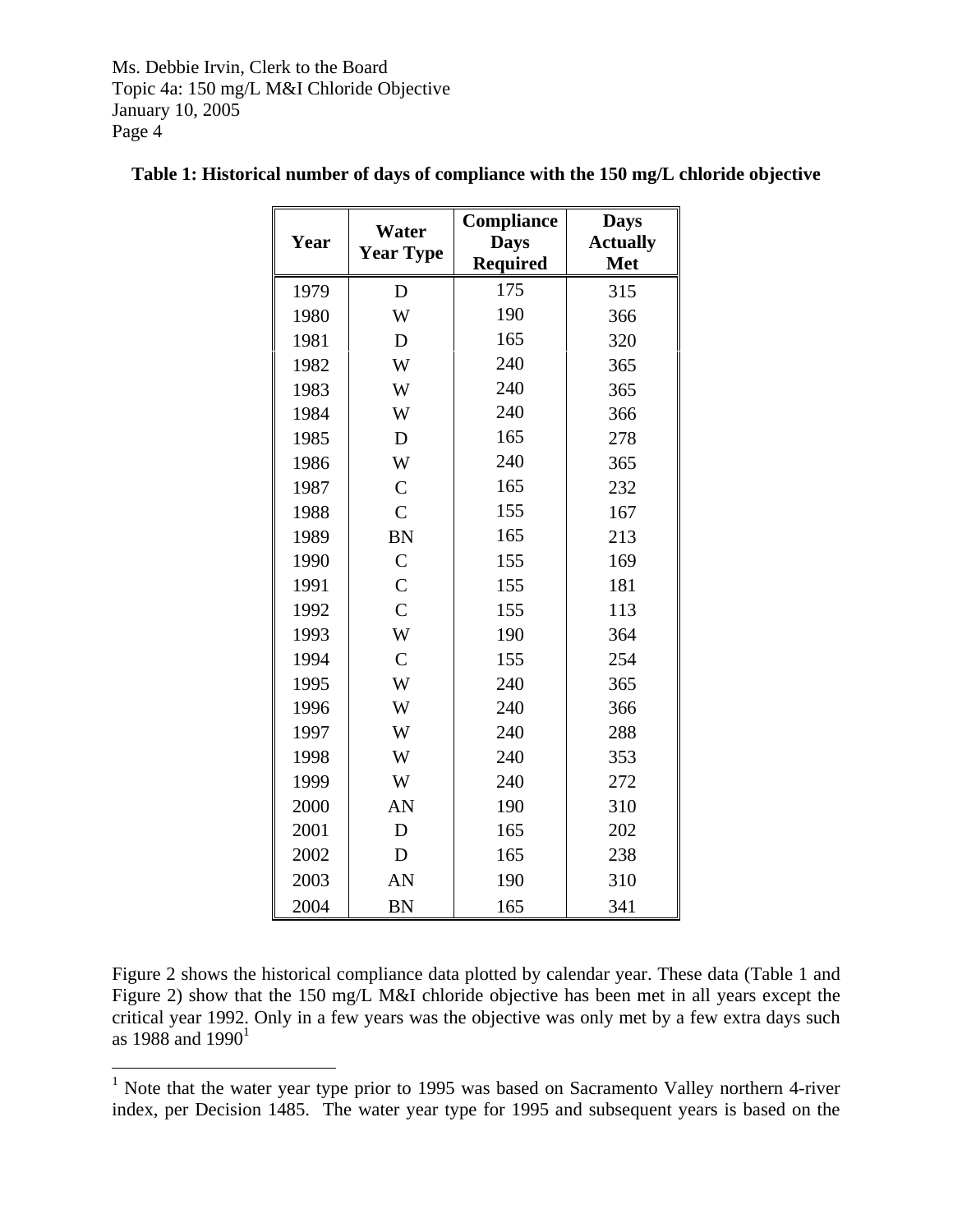1



**Figure 2: 150 mg/L Typically Met Without any Water Supply Impact** 

Review of the 150 Standard compliance record indicates that the standard is typically met, and for more days than required, the only exception being in 1992, a critical year following two critical years. In that year, CCWD worked with the Delta exporters and the SWRCB to ensure that operational controls would be used to prevent similar issues in the future. The X2 estuarine habitat, which came in effect with the 1995 Plan, requires higher Delta outflows during February-June, which make it even less likely that the 150 mg/L objective will control Delta operations.

Sacramento Valley 40-30-30 hydrologic classification index, per Decision 1641. The 150 mg/L M&I chloride objective in D-1485 took effect for the first time in 1979, so did not apply to years prior to 1979. Compliance is calculated according to calendar year, as required by D-1641 and preceding D-1485. The official water year type is determined on May 1 of each year. Data are from CCWD's daily chloride monitoring at Rock Slough (Pumping Plant #1) and daily-averaged electrical conductivity (EC) measured at Antioch. Antioch EC is from DWR's California Data Exchange Center and STORET (RSAN007)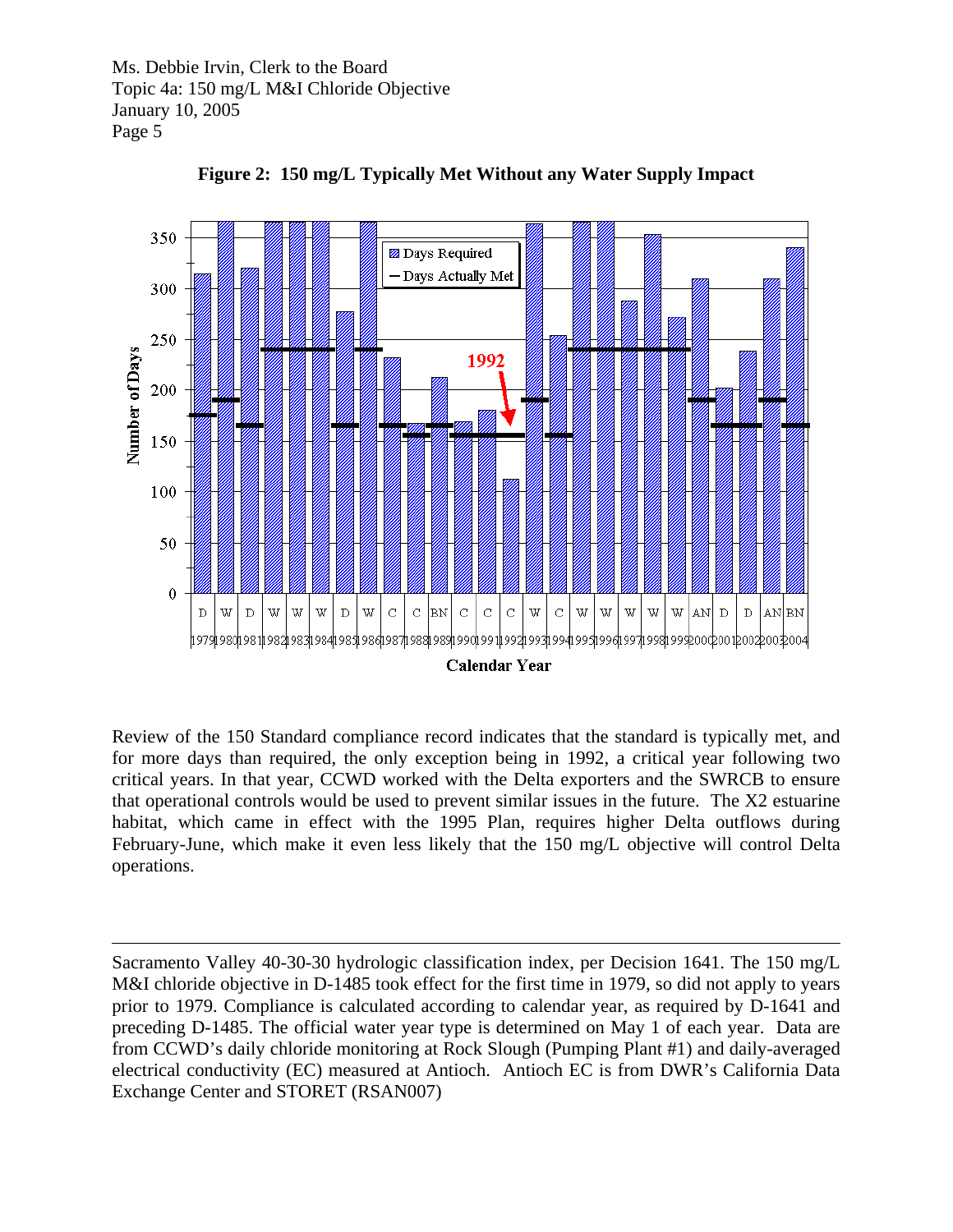#### **There is no compelling reason to use Water Year rather than Calendar Year accounting**

Table 2 presents the 150 Standard compliance record calculated by calendar year, as is currently required in the 1995 Plan, and by water year, as has been proposed.

|      | Water               |                                | Days at or Better Than 150 mg/L Chloride Objective |    |                |                  |                                                       |               |
|------|---------------------|--------------------------------|----------------------------------------------------|----|----------------|------------------|-------------------------------------------------------|---------------|
| Year | Year<br><b>Type</b> | <b>Days</b><br><b>Required</b> |                                                    |    |                |                  | Jan - Mar Apr - Jun Jul - Sep Oct - Dec Calendar Year | Water<br>Year |
| 1979 | D                   | 175                            | 90                                                 | 91 | 42             | 92               | 315                                                   | 315           |
| 1980 | W                   | 190                            | 91                                                 | 91 | 92             | 92               | 366                                                   | 366           |
| 1981 | D                   | 165                            | 90                                                 | 91 | 55             | 84               | 320                                                   | 328           |
| 1982 | W                   | 240                            | 90                                                 | 91 | 92             | 92               | 365                                                   | 357           |
| 1983 | W                   | 240                            | 90                                                 | 91 | 92             | 92               | 365                                                   | 365           |
| 1984 | W                   | 240                            | 91                                                 | 91 | 92             | 92               | 366                                                   | 366           |
| 1985 | D                   | 165                            | 90                                                 | 91 | 68             | 29               | 278                                                   | 341           |
| 1986 | W                   | 240                            | 90                                                 | 91 | 92             | 92               | 365                                                   | 302           |
| 1987 | $\mathcal{C}$       | 165                            | 90                                                 | 91 | 39             | 12               | 232                                                   | 312           |
| 1988 | $\overline{C}$      | 155                            | 71                                                 | 86 | 10             | $\overline{0}$   | 167                                                   | 179           |
| 1989 | <b>BN</b>           | 165                            | 15                                                 | 91 | 84             | 23               | 213                                                   | 190           |
| 1990 | $\mathcal{C}$       | 155                            | 45                                                 | 30 | 89             | 5                | 169                                                   | 187           |
| 1991 | $\overline{C}$      | 155                            | 5                                                  | 75 | 74             | 27               | 181                                                   | 159           |
| 1992 | $\overline{C}$      | 155                            | 42                                                 | 65 | $\overline{0}$ | 6                | 113                                                   | 134           |
| 1993 | W                   | 190                            | 89                                                 | 91 | 92             | 92               | 364                                                   | 278           |
| 1994 | $\overline{C}$      | 155                            | 90                                                 | 91 | 44             | 29               | 254                                                   | 317           |
| 1995 | W                   | 240                            | 90                                                 | 91 | 92             | 92               | 365                                                   | 302           |
| 1996 | W                   | 240                            | 91                                                 | 91 | 92             | 92               | 366                                                   | 366           |
| 1997 | W                   | 240                            | 90                                                 | 91 | 92             | 15               | 288                                                   | 365           |
| 1998 | W                   | 240                            | 78                                                 | 91 | 92             | 92               | 353                                                   | 276           |
| 1999 | W                   | 240                            | 90                                                 | 91 | 91             | $\boldsymbol{0}$ | 272                                                   | 364           |
| 2000 | AN                  | 190                            | 83                                                 | 91 | 92             | 44               | 310                                                   | 266           |
| 2001 | $\mathbf D$         | 165                            | 52                                                 | 91 | 45             | 14               | 202                                                   | 232           |
| 2002 | D                   | 165                            | 90                                                 | 91 | 39             | 18               | 238                                                   | 234           |
| 2003 | AN                  | 190                            | 89                                                 | 91 | 92             | 38               | 310                                                   | 290           |
| 2004 | <b>BN</b>           | 165                            | 91                                                 | 91 | 92             | 67               | 341                                                   | 312           |

## **Table 2: Historical compliance with 150 mg/L chloride objective by quarter, and by calendar and water year**

Figure 3 shows a graph comparing water year accounting with calendar year accounting. Figure 3 and the data in Table 2 suggest that, on balance, water year accounting and calendar year accounting produce very similar results. While the days of compliance can vary under the two accounting methods for a given year, the differences do not appear to favor one accounting method over the other.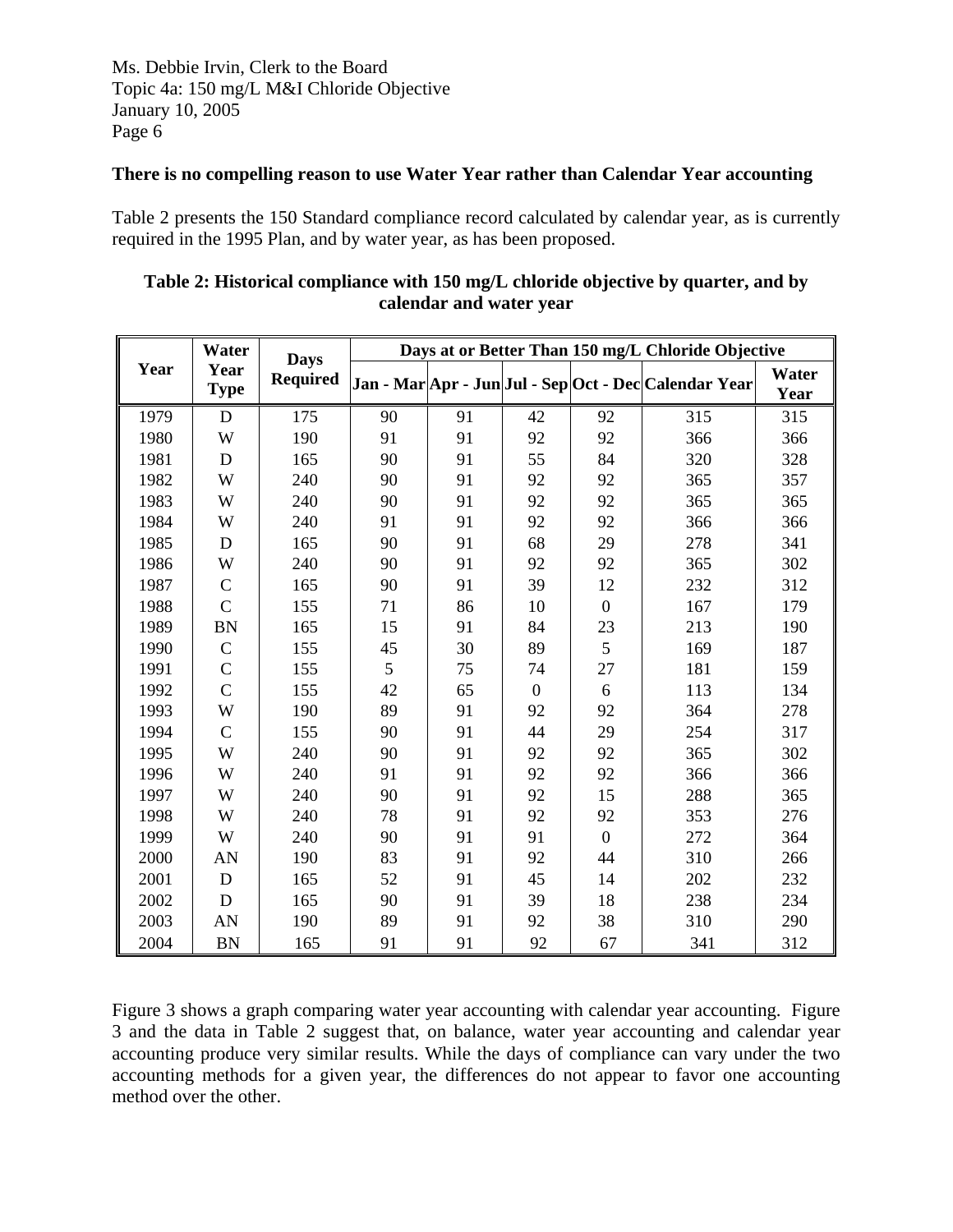



Because historical compliance data show no significant difference between calendar year and water year total number of days of 150 mg/L compliance, except perhaps in some critical years, there is no compelling reason to change the accounting period at this time.

However, if further studies do indicate that accounting using a water year does produce a net water supply advantage, conversion to a water year accounting would result in a corresponding degradation in Delta water quality. To ensure no further degradation in existing water quality, a change to water year compliance would need to include increased number of days of compliance to ensure the existing water quality is at least maintained and not degraded. For example, the required 155 days of compliance in critical years would need to increase to ensure no net degradation of water quality for CCWD.